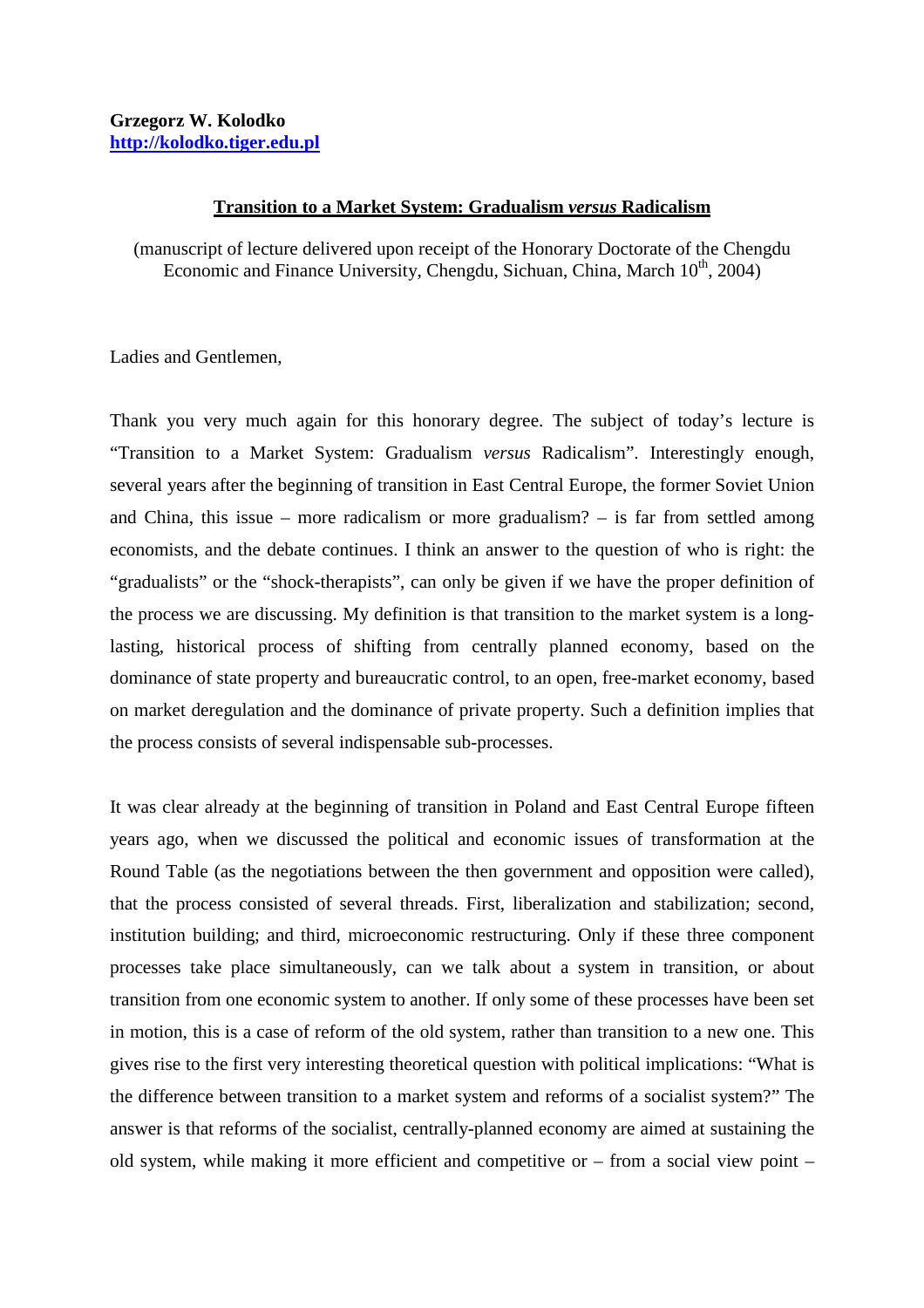investing it with a "more human face". It remains, however, the old system. The term "transition" implies that we are getting rid of the previous system, which is being replaced, in a radical or gradual way, by a new one. Fifteen years ago, when we started the transition process, some people raised the question whether we should do it in a radical way – overnight – or in a more gradual manner.

The debate about reforms and so-called "shock therapy" (the radical way) went very wrong right from the beginning. First of all, "shock therapy" is a game of words. It is pronounced together at one breath: "shock therapy", like, for instance, "happy marriage" – which implies that whoever is married must be happy. Yet a marriage does not always have to be happy any more than a shock has to signify therapy. One may call the radical approach to systemic change a "shock therapy", if one wishes so, but only if it indeed delivers the therapy.

The case, however, is that there are three simultaneously going processes:

- 1) liberalisation and stabilisation;
- 2) institution building;
- 3) microeconomic restructuring.

And all these three processes cannot be managed in a radical way. A radical approach is only feasible – if necessary and under certain circumstances – *vis-à-vis* liberalisation-cumstabilisation. These indeed can be pursued in a very radical way, as has been attempted in some countries. The justification for a radical, shock approach towards liberalisation and stabilisation depends on the level of economic and financial disequilibrium prior to the whole exercise. The deeper the disequilibrium is, the more justified is the radical approach. Yet, much more important than liberalisation and stabilisation is the process of institution building which, by its very nature, is always gradual and long lasting.

What are the institutions? Institutions comprise the rules of the economic game, the laws or customs which enforce compliance with the rules, and the organisations which make the rules perform the way we wish. From both theoretical and practical points of view, as we have seen in some countries of East Central Europe and the former Soviet Union, it is possible to dismantle or destroy the institutions of the old socialist economy very rapidly, but there is no way to build the new institutions in an equally radical fashion. It takes time. And it costs money too. So the naïve, as it happens, belief that it is possible to introduce market economy and the supporting institutions in a short period of time, in a radical or "shock" way, proved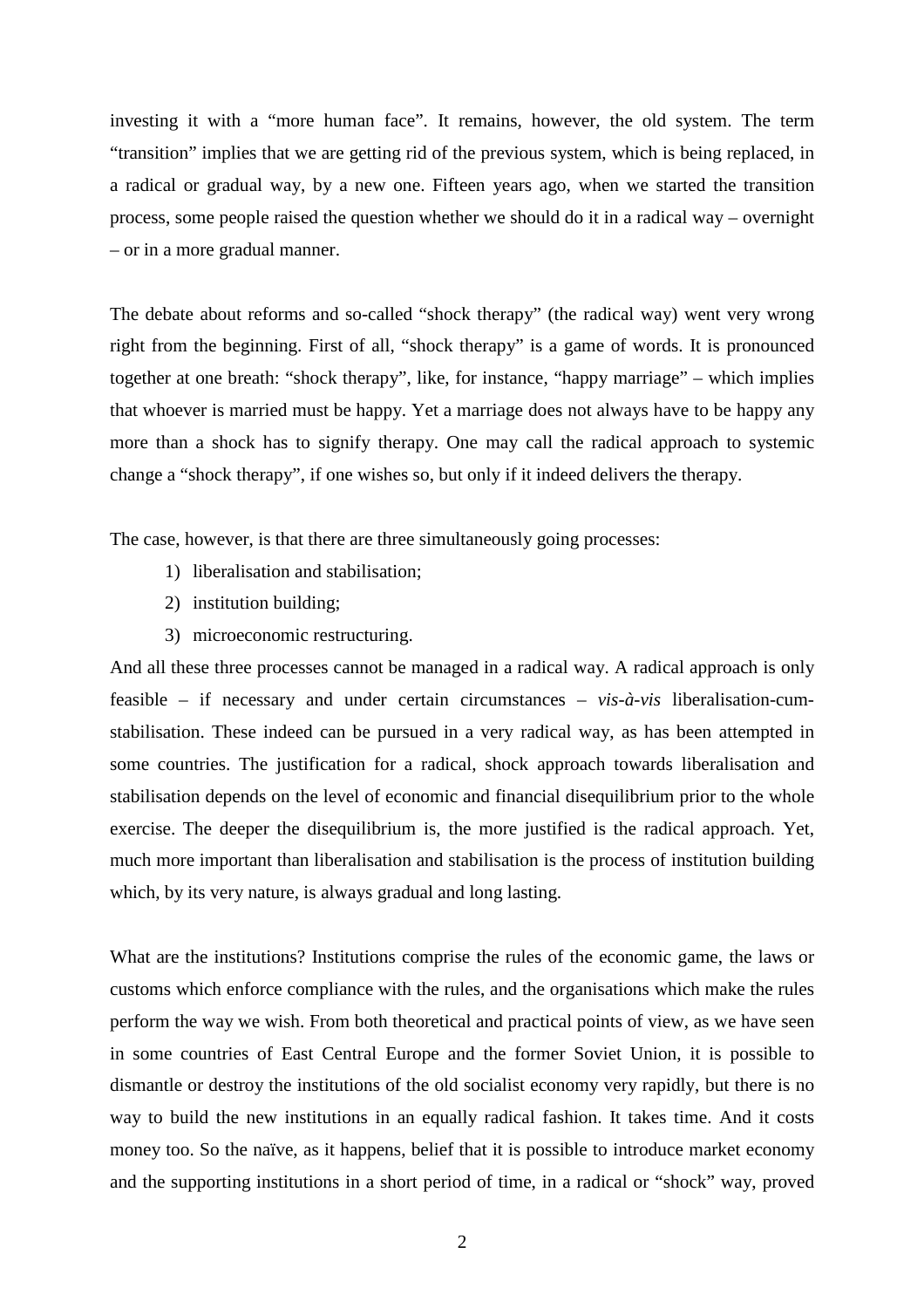very costly for the economies of East Central Europe, including Poland. All of these countries, with one exception, incurred very high, yet perfectly avoidable financial and social costs, because of their failure to recognise the significance of institution building. This mistake has definitely been avoided thus far in China and Vietnam in the course of their market reforms and transition.

If all the institutions of the old system, such as the Central Planning Commission, the Price Commission, or particular industries and organisations which control the centrally-planned economy, are deliberately destroyed, while the new institutions have yet to be put into place, we experience a kind of systemic vacuum: a nightmare of neither plan nor market. Consequently, the unleashed forces of supply and demand, and the unleashed energy of entrepreneurship, are hardly working because of the lack of proper rules. Thus plenty of effort of the economic agents is wasted, although in a different way than it was the case under the centrally planned and over bureaucratized socialist system.

An even longer-lasting process than institution building is that of microeconomic restructuring of the existing production capacities. It takes a lot of time and money to close down certain non-competitive industries, or to retrain and redeploy the labour to more productive endeavours. It is a very painful process which has been experienced in all transition countries. Even now, fifteen years after the commencement of the journey to market economy in the countries of East Central Europe, which were followed by the former Soviet republics, the process of institution building is not concluded.

Going from case to case, from country experience to country experience – whether we talk about Hungary or Macedonia, Croatia or the Czech Republic – we can see that in each case some elements of the radical approach were mixed with some elements of gradualism. From a certain perspective we can say that at least eight of these countries (the Czech Republic, Estonia, Hungary, Latvia, Lithuania, Poland, Slovakia and Slovenia) are about to complete the transition, as they are joining the European Union. Yet even in these countries – the leaders in transition – a lot remains to be done to build full-fledged market economy, as it exits and performs in the old European Union members or in North America.

Without analysing the differences between the countries in too much detail, we may say that today they are all at the finish line, although they did not all run at the same speed at all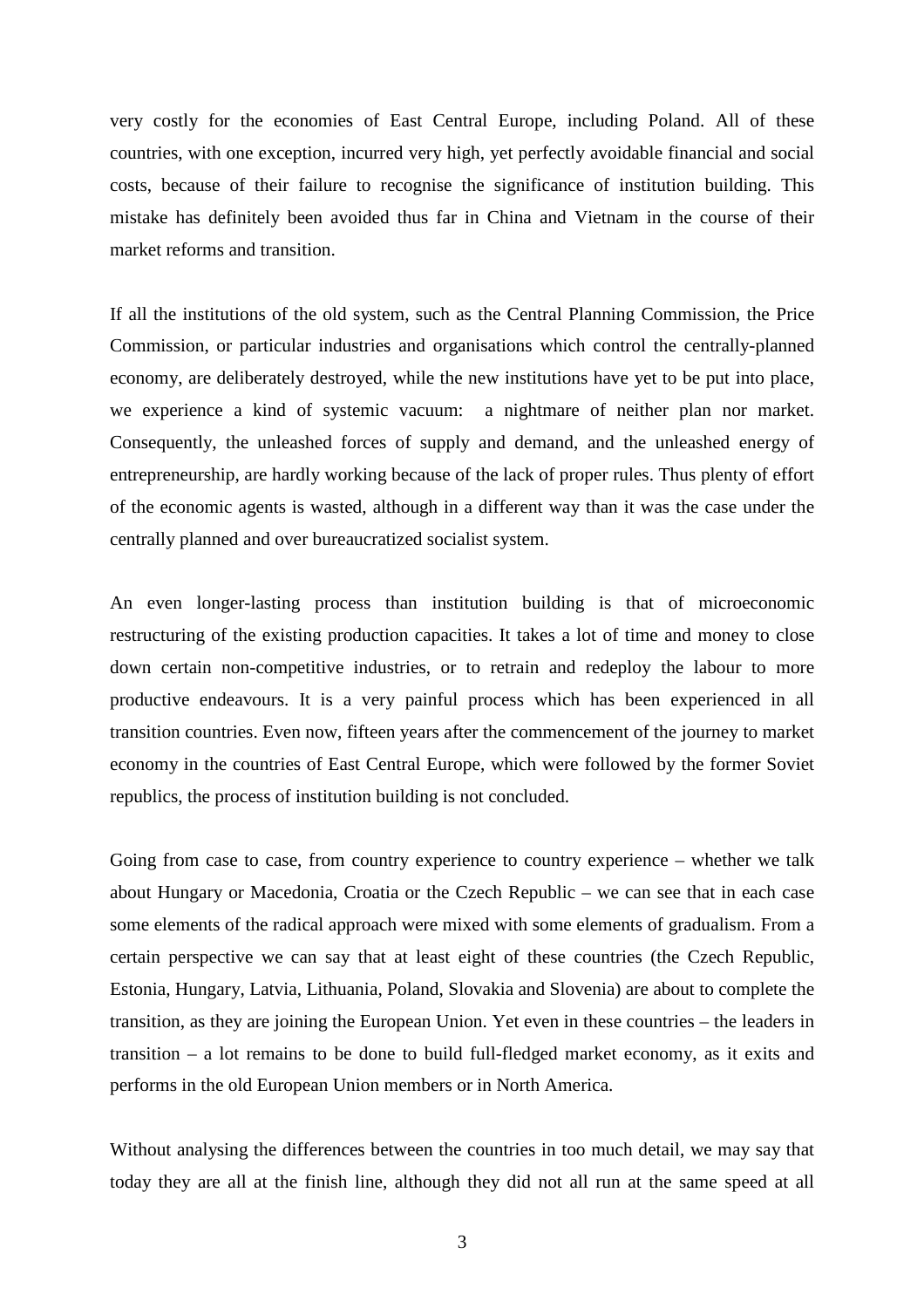segments of the race. This is especially true in the context of institution building, as all these countries had to comply with the rules of the game applicable in the European Union. Other countries in transition do lag behind, to a varying degree, not only from the point of view of their level of development and standard of leaving, but in terms of institutional advancement too. This pertains to a lesser extent, for instance, to Bulgaria, Romania or Russia and more so to Georgia, Tajikistan or Uzbekistan.

But even though some of the countries under discussion – say, Hungary and Poland, Estonia and Slovenia, or Czech Republic and Lithuania – due to the convergence with the European Union, are similar from the institutional point of view, despite the differences at the starting point fifteen years ago, they do differ in levels of output, investment and consumption *per capita*, because of the different paths of economic development over the last decade and a half (see Figure 1).



Source: European Commission.

Poland seems to be the leader within this group, and not only from the institution-building perspective. This country also had got rid first of the transition recession and was able to increase its GDP more than any other country in the region. In 2003 the GDP *per capita* in Poland was hovering over 130 per cent of the level of 1989. In other countries, like Russia or Ukraine, it was, respectively, a meagre 75 and 50 percent or so. Against this background China has dome much better (see Figure 2).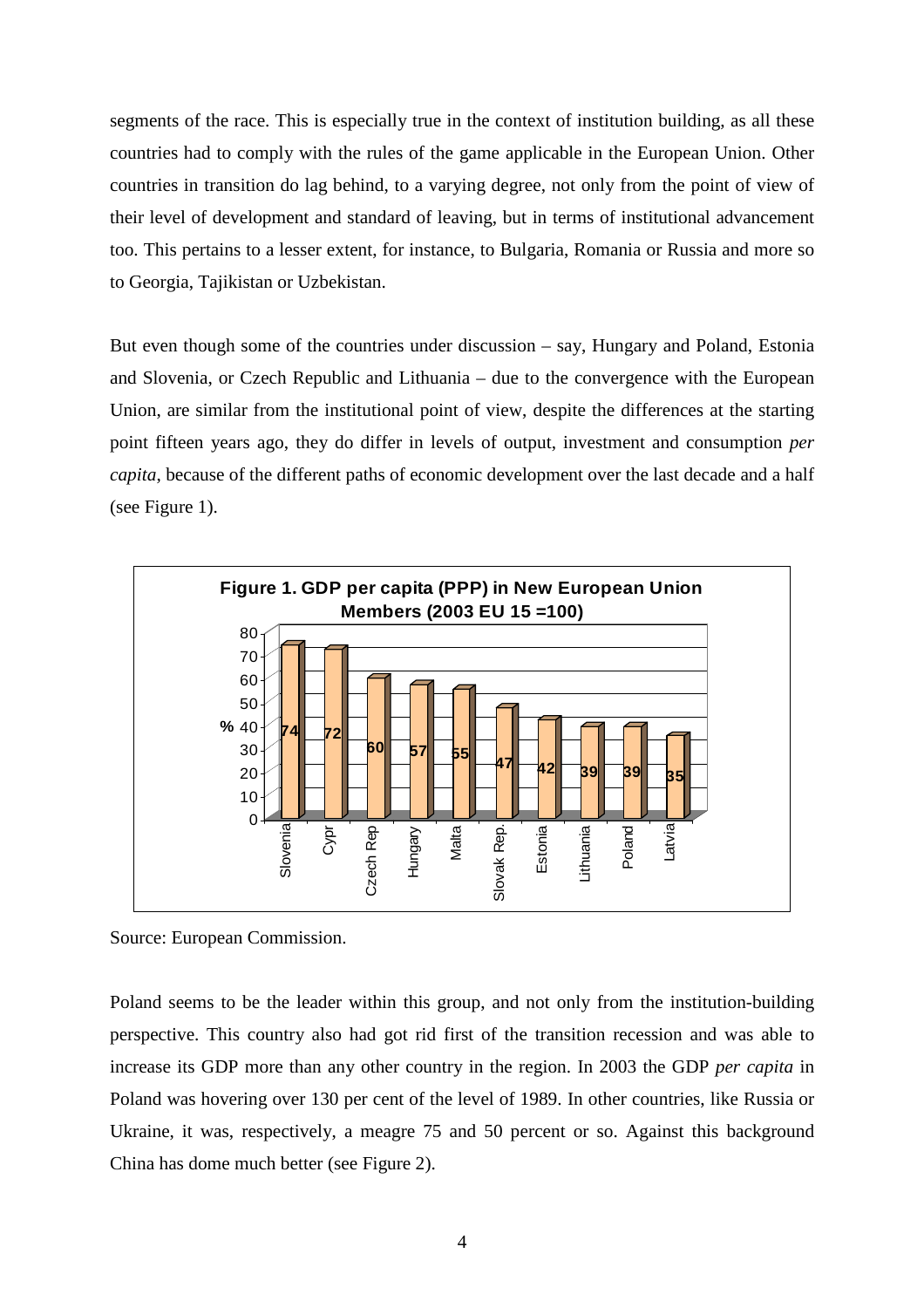

Source: World Bank.

Where does this difference come from? Does it have anything to do with the issue of "radicalism *versus* gradualism"? It definitely is connected with the "more radical or more gradual" alternative. I would say that those countries which started at a lower level of development, but at the same time were strongly committed to push ahead with necessary structural reforms and institutional changes, are doing better in terms of output level or longterm growth rate. Consequently, Poland's relative economic success (as it is still relative) compared with other countries of the region during the last fifteen years of transition to market economy came about not because of, but *despite* the so-called shock therapy, which caused very numerous problems, excessive pain and costs which would otherwise have been avoidable. By all means there had been too much of unnecessary costs and shocks and not enough of gains and therapy.

To gain a better understanding of the Polish experience, so as to be able to learn from it, one must take a closer look at how the situation has evolved over the past fifteen years, which can and should be subdivided into several distinct periods. I am referring to the first of these as "shock without therapy" (1989-93). We hardly managed then to stabilise inflation at the lowest possible level and, at the same time, unfortunately the GDP had contracted by about 20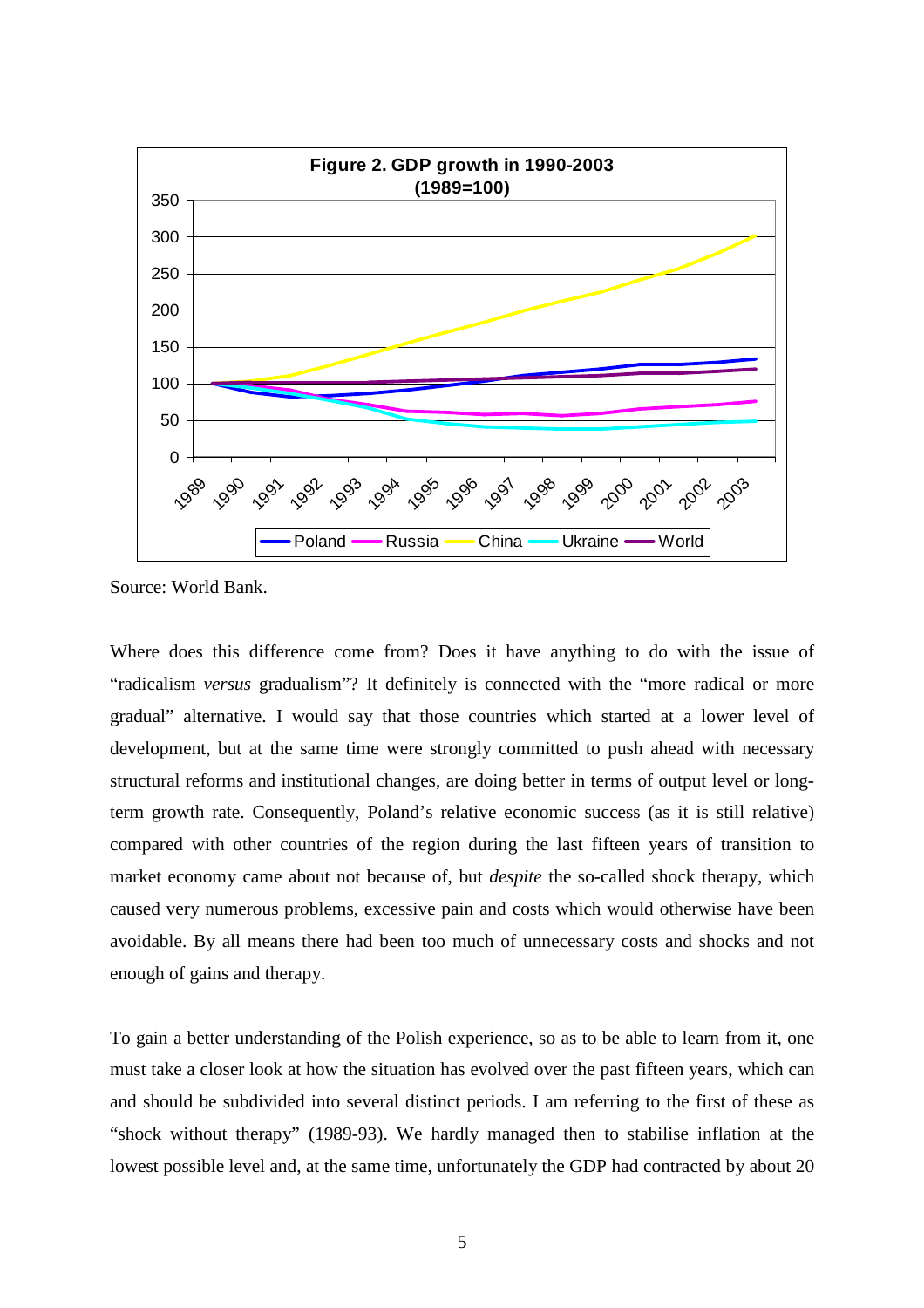percent during the years of transitional recession (mid-1989 until mid-1992), which marked the beginning of massive unemployment – and many other problems which still encumber the Polish economy.

The second period, most often referred to as "Strategy for Poland", covers the years 1994-97. A different approach was adopted, much more focused on government-led industrial and trade policy, social equity and fair income distribution, on a re-definition of the role of the state, and on gradual yet sustained institutional building. These four years resulted in 28 per cent growth of GDP *per capita* (which may not be so remarkable from the Chinese perspective but definitely was from our point of view). Unemployment was reduced from the very high level of almost 17 per cent to less than 10 per cent, and inflation decreased by about two thirds – from 38 to 13 percent. Then, unfortunately, a third period of overcooling (if not overkilling) the economy ensued (1998-2001) and the rate of growth decreased to a very low level of around 1 per cent in 2001 and first half of 2002.

Only then did we move on to the fourth – current – period, marked by accelerated rate of growth since the second half of 2002. Ongoing recovery results from improved corporate governance and the restructuring of public expenditure, as well as convergence due to integration with the European Union. Special role in boosting the economic growth has been played by the restructuring of nonperforming debt of enterprises. In exchange for a fraction of outstanding debt and on the basis of presenting a suitable business plan of microeconomic restructuring, a part of the old debt has been written off. I would say that in the second and the fourth periods, unlike in the first and the third, the gradual approach predominated over the radical one. Consequently, if the Polish economy has attained some measure of success compared with other economies in our region, this is much more due to "gradual therapy" than to "shock failure".

The big question, however, is: why is China so successful in terms of economic growth, compared with the former Soviet Union and East Central Europe? What is it that accounts for this difference?

Some commentators may point at cultural factors, others at geopolitical position, others still at political institutions, but does it have anything to do with the "radicalism *versus* gradualism" dilemma? I am positive that there is a link between gradualism and performance in terms of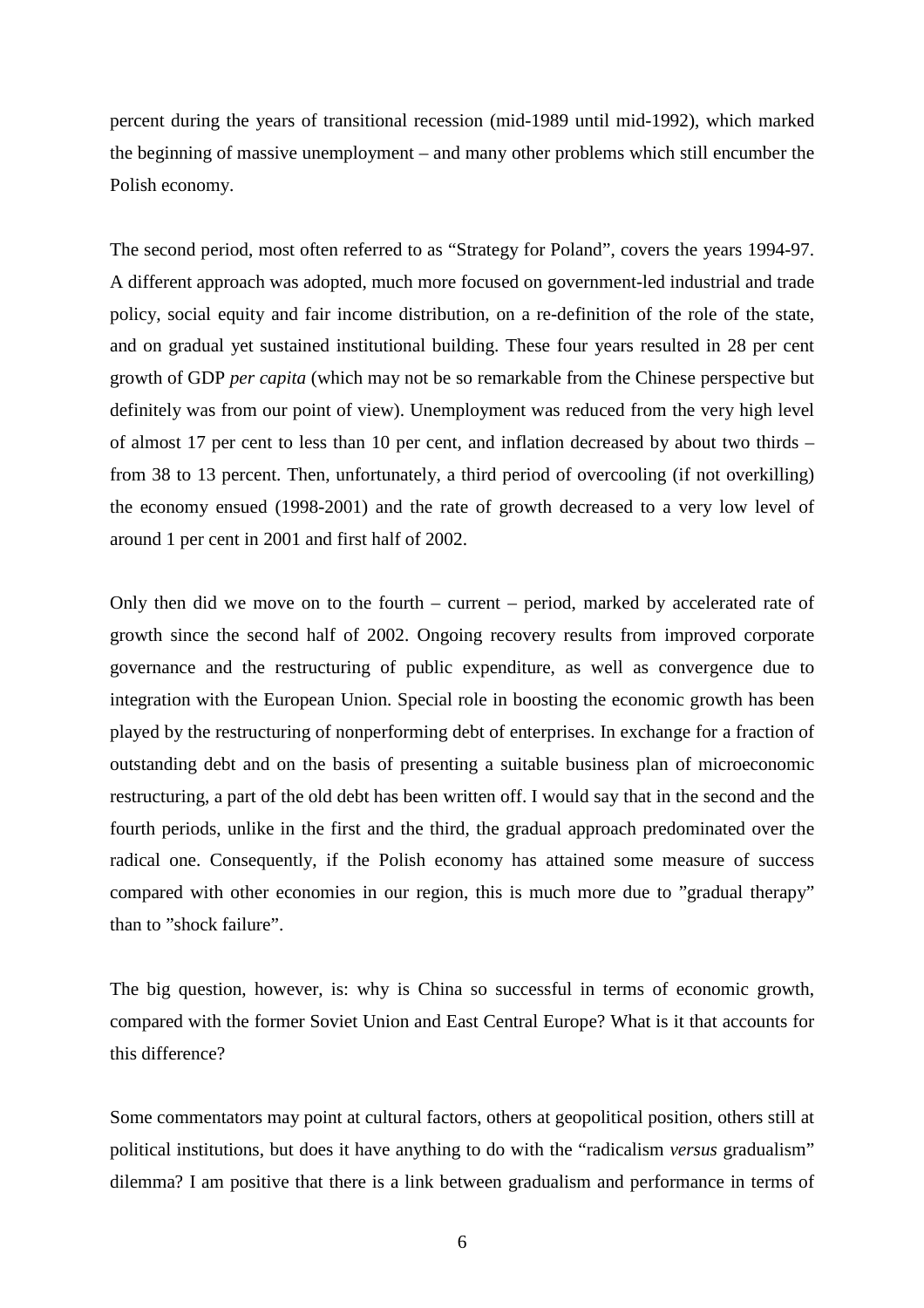economic growth in China, and that the correlation between the two is positive. Nevertheless, although institutions are very important, there is also the question of policy. A situation is possible when improving institutions acting in concert with good policy give the economy a powerful boost. This is to quite an extent the case of China. Conversely, a mistaken, illadvised policy, mixed with a wrong institutions, will not take one very far. And this had been for most of the 90s the case of Russia.

This leads us to the question of development policy, which has been so successful in China thanks to its very good coordination with the policy of market-oriented systemic change. The "shock therapy" was based on a naïve, ideological – indeed, so to speak, almost religious – belief that there is no need for development policy. I am referring here to the built-in assumption that actually it is the market system *per se* that acts as the radical development force and a substitute for development policy. This is indeed a grossly mistaken assumption, since one should not believe in something that does not exists, as is the case with the "invisible hand of market" acting as a mean of development. Development needs guidance of government-led strategy and policy. And again, this has been the case of China for last quarter of a century.

We can also come to appreciate the importance of policy – in particular, development policy or growth policy – studying the experience of the countries which are joining the European Union, with largely similar histories of institution building and systemic change. Some of them are doing much better in terms of output, employment and standard of living, while others are lagging behind. This is because they have followed different policies over the past fifteen years. Hence, the lack of orientation towards a long-term development policy resulted in far less favourable developments in Russia, Ukraine or Kazakhstan than in Poland on the one hand and China on the other.

Therefore, one needs to distinguish the ends of one's actions from the means. In the economy, as well as in economic policy and policy-making – and this is true not only in the postsocialist countries in transition, but also elsewhere, especially in so-called emerging markets – there is often much confusion about the ends and the means of economic policy. China has avoided mistakes of the kind committed in East Central Europe and the former Soviet Union, where the ends of the policy have been confused with the means at its disposal. The aim of a policy is development, while everything else is the means to achieve this aim. Unfortunately, in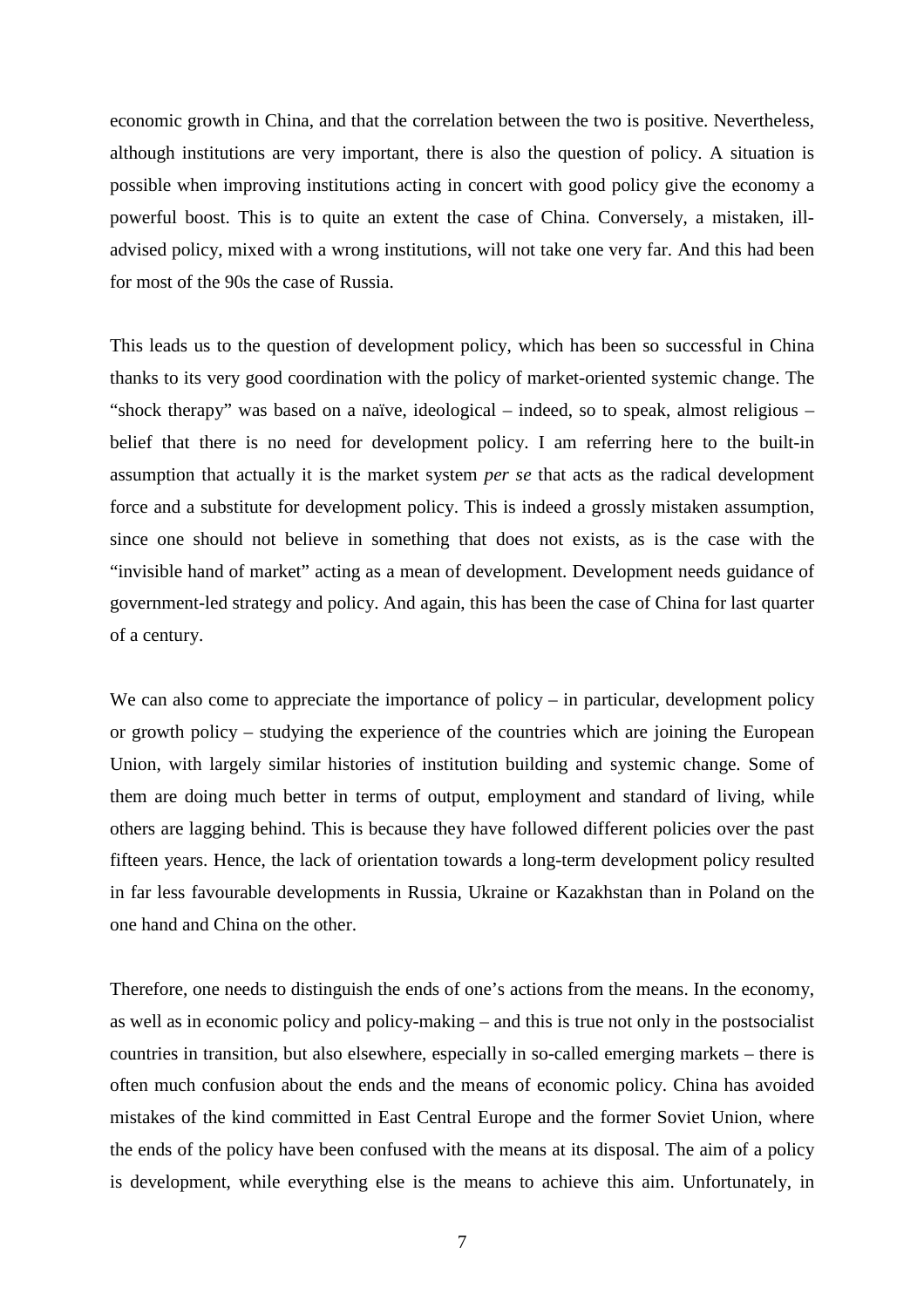policy-making, stable exchange rates are sometimes taken for the target of economic policy. The lowest possible inflation, whatever the cost, is sometimes assumed to be the ultimate policy aim. The same goes for accession to certain international organisations – the OECD, the European Union, or the WTO. Such developments, however, should never be seen as the end of the policy. They must always be viewed as a means and instrument thereof, since what we are supposed to aim for is long-lasting, durable, sustainable development.

Systemic change, or the shift to the market, is very important for long-term development. In this perspective, transition to market economy should be seen as an instrument to achieve the principal aim, which is development. This is my understanding of the Chinese way to the market over the last 25 years. This is also the theoretical foundation of my policy-oriented research in economics and policy as well as advisory work. Such an approach, viewing everything as instruments subordinated to the aim of socio-economic development, was also a guideline for myself when I was, twice, Deputy Prime Minister and Minister of Finance in the Polish government: first in 1994-97, when we implemented successfully the "Strategy for Poland", and then recently, in 2002-03, when the economy started to grow fast again. In a matter of less than two years the rate of growth was brought up from 0.5 percent to over 5.0 per cent.

Fifteen years ago, we liked to joke in Eastern Europe that moving from capitalism to socialism was like making out of an aquarium a fish soup. This was meant to imply that it was actually impossible to go the opposite way, that is from socialism to capitalism, what suppose to be as difficult as converting fish soup back into aquarium. However, if a gradual approach is used to advantage, if the economic policy is based on a sound economic theory, if one is not confusing the means with the ends of the policy and sees systemic change and institution building as tools to foster socio-economic development – such a "miracle" may turn out to be possible and a performing market economy can be established in place of the abandoned old system.

However, there was one exception to the rule, hence the recent history has seen just one success story of a radical transition to market economy, or indeed a "shock therapy", if one wants to call it in this way. This is the unique case of former East Germany – the German Democratic Republic – now the five eastern lands of united Germany. Its special circumstances made it possible not only to liberalise and stabilise the economy literally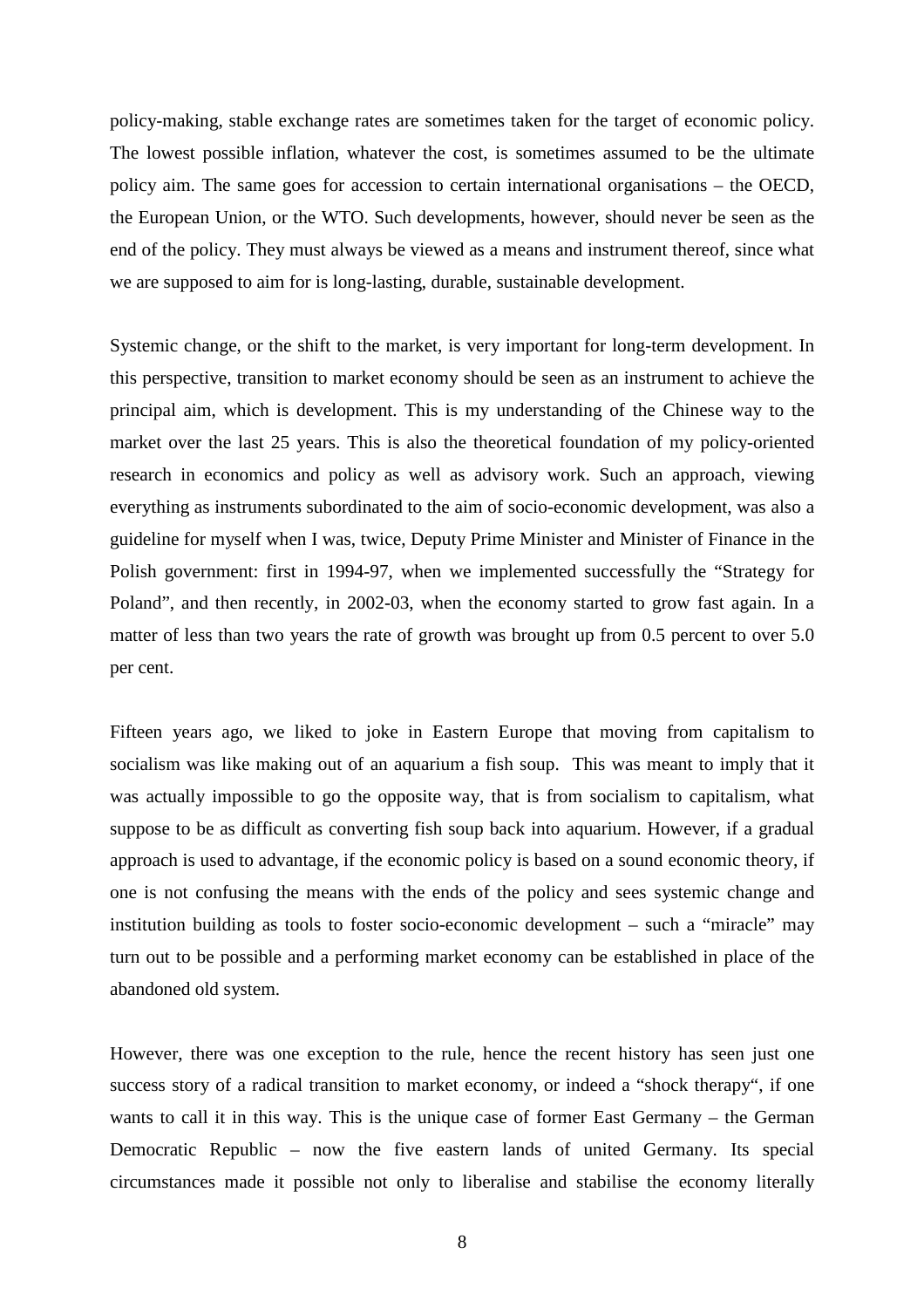overnight, but also to introduce the necessary institutions in a relatively short period of time. The third process, however – that is, the microeconomic restructuring of the existing production capacity – has taken even there many years and actually is still under way.

The more I work on the issues of development policy in transition economy, liberalisation and integration of our economies into the world economy, the more I see that there are many political – rather than strictly economic – issues which influence the economy. My thesis is that, in the long run, democracy and democratisation reinforce the shift to market economy and improve the performance of the market, once this process has been set in motion. However, this issue really calls for much more debate. If we are talking about the market, the question must pop up inevitably: "But what about democracy?" I am not sure whether this is the most accurate question, though. While talking about transition to the market, we may point to countries with fewer democratic institutions and less democratic practice, but a much better policy and economic performance, in contrast with those which have more democracy and democratic institutions, but, unfortunately, follow a wrong economic policy and are less successful. Democracy is a value itself, yet not necessarily – and for sure not automatically – supportive of economic development. The latter needs more than just democracy, because it does need sound strategy which must be based on proper economic theory and strong political commitment towards the ends the development is aiming to.

Democracy – and the road leading to it from a non-democratic system, that is democratisation – are also about institutions and institution building. It is lasting and difficult process, involving serious efforts and social costs. Therefore, we observe in some countries of East Central Europe – I think Poland is quite a good example – that people may sometimes be more satisfied with what has been delivered by the market economy than with what has been delivered by democracy. In a sense, market works better than democracy. How come? Why does it happen that way? How is it possible? I would say that, alongside institutions and policy, there is also a third ingredient – the culture. Again, I am neither a psychologist, nor an anthropologist, but as I work on economics, I constantly find out that more depends on culture than, for instance, on perfecting or fine tuning the financial market.

I am referring to culture in the sense of civilisation and culture as a set of rules of behaviour, which makes it possible to talk about business culture, market culture, fiscal culture, and also political culture, bureaucracy culture, or local government culture – pertaining to the self-